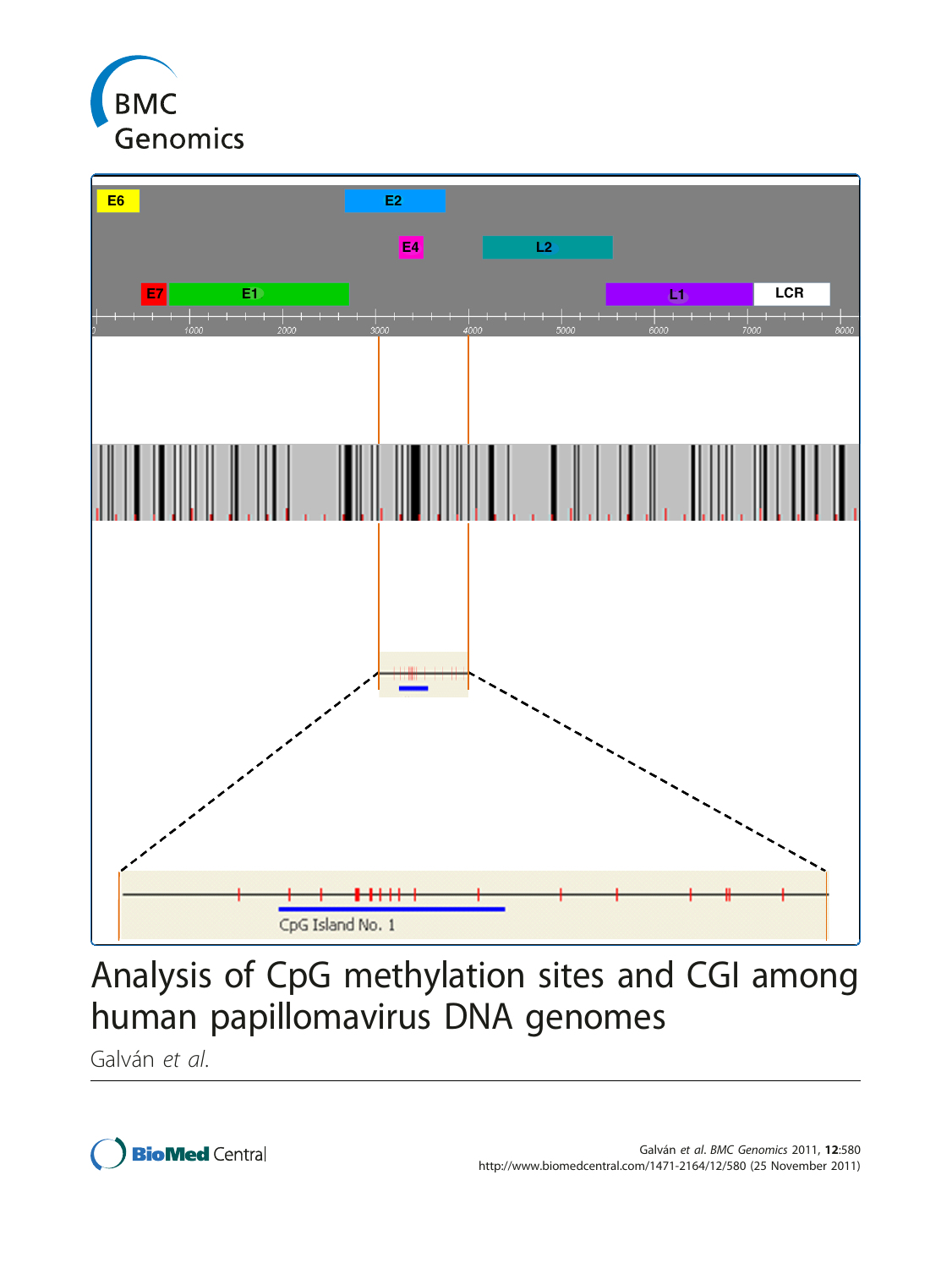# **RESEARCH ARTICLE Example 2018 CONSUMING ACCESS**



# Analysis of CpG methylation sites and CGI among human papillomavirus DNA genomes

Silvia C Galván<sup>1\*</sup>, Martha Martínez-Salazar<sup>1</sup>, Víctor M Galván<sup>2</sup>, Rocío Méndez<sup>3</sup>, Gibran T Díaz-Contreras<sup>4</sup> , Moisés Alvarado-Hermida<sup>4</sup>, Rogelio Alcántara-Silva<sup>4</sup> and Alejandro García-Carrancá<sup>1,3</sup>

# Abstract

Background: The Human Papillomavirus (HPV) genome is divided into early and late coding sequences, including 8 open reading frames (ORFs) and a regulatory region (LCR). Viral gene expression may be regulated through epigenetic mechanisms, including cytosine methylation at CpG dinucleotides. We have analyzed the distribution of CpG sites and CpG islands/clusters (CGI) among 92 different HPV genomes grouped in function of their preferential tropism: cutaneous or mucosal. We calculated the proportion of CpG sites (PCS) for each ORF and calculated the expected CpG values for each viral type.

Results: CpGs are underrepresented in viral genomes. We found a positive correlation between CpG observed and expected values, with mucosal high-risk (HR) virus types showing the smallest O/E ratios. The ranges of the PCS were similar for most genomic regions except E4, where the majority of CpGs are found within islands/clusters. At least one CGI belongs to each E2/E4 region. We found positive correlations between PCS for each viral ORF when compared with the others, except for the LCR against four ORFs and E6 against three other ORFs. The distribution of CpG islands/clusters among HPV groups is heterogeneous and mucosal HR-HPV types exhibit both lower number and shorter island sizes compared to cutaneous and mucosal Low-risk (LR) HPVs (all of them significantly different).

**Conclusions:** There is a difference between viral and cellular CpG underrepresentation. There are significant correlations between complete genome PCS and a lack of correlations between several genomic region pairs, especially those involving LCR and E6. L2 and L1 ORF behavior is opposite to that of oncogenes E6 and E7. The first pair possesses relatively low numbers of CpG sites clustered in CGIs while the oncogenes possess a relatively high number of CpG sites not associated to CGIs. In all HPVs, E2/E4 is the only region with at least one CGI and shows a higher content of CpG sites in every HPV type with an identified E4. The mucosal HR-HPVs show either the shortest CGI size, followed by the mucosal LR-HPVs and lastly by the cutaneous viral subgroup, and a trend to the lowest CGI number, followed by the cutaneous viral subgroup and lastly by the mucosal LR-HPVs.

# Background

Human papillomavirus (HPV) constitute a group of over 100 different types. HPV infect stratified epithelia, both mucosal and cutaneous and associate with benign and malignant proliferative disorders. Viral types that preferentially infect mucosal epithelia are grouped into either a low-risk group (LR-HPV) not associated with cancer, or into a high-risk group (HR-HPV) whose members are found in almost all cases of cervical cancer [\[1](#page-9-0)]. HPV are

non-lytic, non-enveloped, icosahedral-shaped viruses with a circular, double-stranded DNA genome of approximately 8.0 kb that is functionally divided into two coding regions (denoted  $E$  for early or  $L$  for late) and one regulatory region or LCR. The  $E$  region includes six major open-reading frames (ORFs) encoding functional proteins (E1, E2 and E4) and oncoproteins (E5, E6 and E7), and the L region encodes the two capsid proteins, L1 and L2. E4 is expressed in both early and late stages of the viral life cycle [\[2\]](#page-9-0).

HPV gene expression is mainly regulated at the transcriptional and post-transcriptional levels and several studies have suggested that viral DNA methylation may



© 2011 Galván et al; licensee BioMed Central Ltd. This is an Open Access article distributed under the terms of the Creative Commons Attribution License [\(http://creativecommons.org/licenses/by/2.0](http://creativecommons.org/licenses/by/2.0)), which permits unrestricted use, distribution, and reproduction in any medium, provided the original work is properly cited.

<sup>\*</sup> Correspondence: [sgalvan@unam.mx](mailto:sgalvan@unam.mx)

<sup>&</sup>lt;sup>1</sup>Instituto de Investigaciones Biomédicas, Universidad Nacional Autónoma de México, México

Full list of author information is available at the end of the article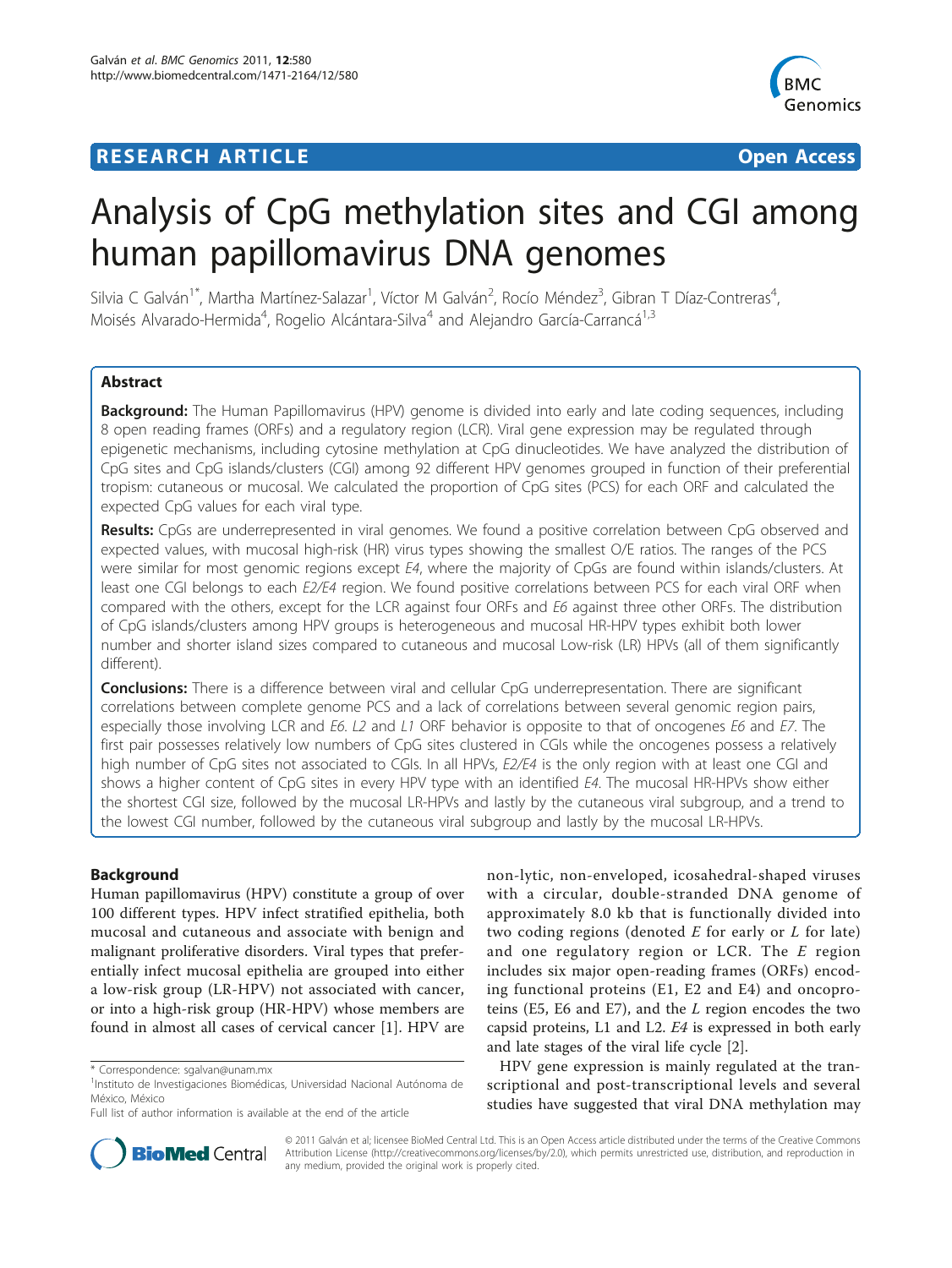be associated with viral gene expression and cancer progression [\[3](#page-9-0)-[6\]](#page-9-0).

Most of the work on HPV methylation has been carried out on the two main viral types involved in cervical cancer (types 16 and 18). In both genomes there is a progressive increase in methylation from asymptomatic carriers, through benign lesions and pre-malignant disease, to cancer tumors. Nevertheless, there is heterogeneity of CpG methylation in viral genomes derived from clinical specimens [\[4](#page-9-0)-[7\]](#page-9-0), and the exact role of viral DNA methylation remains unclear.

Furthermore, based on Epstein-Barr virus studies it has been proposed that viral genome methylation may enable a proportion of infected cells to survive cytotoxic T-cell immune surveillance [[8,9](#page-9-0)], and studies on adenovirus late viral genes suggest that they are more sensitive to methylation than early ones [\[10](#page-9-0)]. In the case of HPV  $L2$  and  $L1$  genes, they have been proposed to be preferentially recognized by the cellular methylation machinery [[11,12](#page-9-0)].

Methylation is the only known covalent modification of DNA in eukaryotes and plays an important regulatory role in vertebrates by silencing specific genes during development and cell differentiation. Cytosine methylation occurs at the 5'-position of the pyrimidine ring, mainly within a CpG context (m5CpG), although methylation of cytosines in different contexts has recently been described [\[13,14](#page-9-0)] and 5-hydroxymethylcytosine (5 hmC), a novel DNA modification was reported [[15\]](#page-9-0).

Usually, the presence of m5CpG in genomic DNA is associated with chromatin condensation and inactivation of gene expression. Nevertheless, it is not clear whether the primary evolutionary role of DNA methylation is transcriptional silencing or a host defense system against endogenous or exogenous parasitic sequence elements [[16](#page-9-0)].

In the genomes of higher eukaryotes, CpG dinucleotides are usually underrepresented, from one third down to 5% of their expected frequency [\[17](#page-9-0)-[20\]](#page-9-0). The mechanism proposed to explain this underrepresentation, first recognized in prokaryotic systems [\[21\]](#page-9-0), is that CpG sites are mutagenic due to the frequent conversion of methylcytosines to thymines through deamination [\[22\]](#page-9-0).

Similar to their hosts, CpG dinucleotides are underrepresented in the majority of small DNA viruses, although to a lesser extent [[23\]](#page-9-0). It has been proposed that low CpG frequencies may either allow viruses to avoid methylation by host methyltransferases and thus maximize their transcriptional efficiency, or could be a means of reducing CpG mediated immune responses [\[24\]](#page-9-0).

The general view is that CpG sites in vertebrates, grouped within clusters or islands (CGI), are mostly unmethylated in promoter regions of transcriptionally active genes, and methylated in promoter regions of

transcriptionally inactive genes. In contrast, methylation in body genes seems to be evolutionarily conserved and plays an important role in tissue- or cell-specific alternative promoter regulation. Furthermore, tumor cells usually show hypomethylation of the majority of the genome and methylation of CGIs in promoter regions of tumor suppressor genes [\[14,25](#page-9-0)].

According to Gardiner-Garden and Frommer [[26](#page-9-0)] a CGI is defined as a DNA fragment of at least 200 bp containing at least 50% of CpG's, with a CpG Observed/ Expected (O/E) ratio of 0.60 or higher and at least a 100 bp gap in between different CGIs. This definition, despite its popularity, has raised many criticisms and various different proposals have been postulated [\[27-31](#page-9-0)]. Han et al., [\[32](#page-9-0)] recently compared three computational algorithms for CpG island identification and, based on vertebrate gene function and other genomic factors, the Takai and Jones criteria performance was the best. The analysis of 132 CGIs across the entire human chromosome 21 allowed researchers to identify several attributes associated with either methylation-resistance or methylation-sensitivity of CGIs [\[33](#page-9-0)].

The majority of the proposals for CGI identification and criteria to analyze methylation predisposition at CpG islands cannot be directly applied to HPV genomes because of their small size. In addition, lack of multiple promoter regions and the scarce data on methylation of different viral types make this scenario difficult.

Because in our view, understanding DNA methylation may benefit from our knowledge of CpG distribution along different viral genomes, we have analyzed genomic and regional proportions of CpG sites (PCS) and their arrangement into CGIs, in most human papillomavirus types sequenced to date. To our knowledge, there has been no comprehensive analysis of CGIs in virus genomes. We propose hypotheses about their functional roles, considering HPVs as both a single group or as subgroups in function of their preferential tropism (cutaneous and mucosal) and their associated risk to induce cancer (mucosal low- and high-risk).

#### Results

#### CpG sites are underrepresented among HPV genomes, although to a lesser extent than in their hosts

After identifying all CpG sites among 92 available HPV DNA sequences, we calculated the expected CpG value for each viral genome. The expected number of CpG sites was calculated as the number of 'C's multiplied by the number of 'G's in the viral genome, divided by the genome size.

When we compared the CpG observed vs. the expected values for each viral type, a significant difference was clear (one side  $p = 0$ , Chi square test). In addition, a positive correlation was found (two sided  $p =$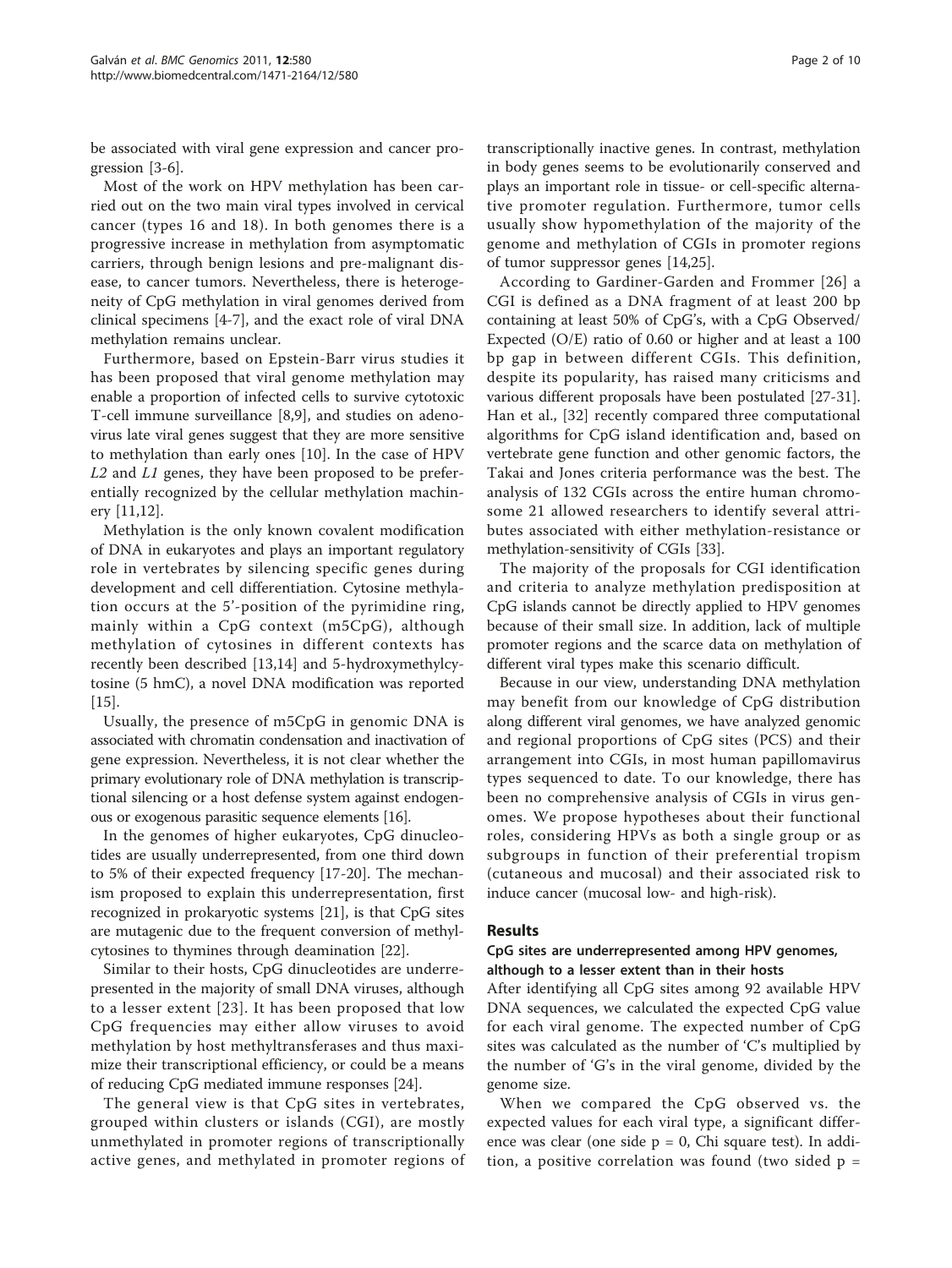4.30E-37, rho Spearman Rank Correlation; Figure 1) indicating a similar proportion of CpGs diminishing irrespective of viral type. As anticipated, CpG sites are underrepresented in viral genomes, although to a lesser extent than in their human host genome [[17,20](#page-9-0)]. The average difference between means is 50.5% (ranging from 32.5% to 58.1%).

Interestingly, most HR-HPV infecting mucosal epithelia show CpG O/E ratios below the O/E average ratio (0.50); only five HR-HPV types (18, 26, 45, 39, and 68) show differences slightly above the average ratio (additional file [1](#page-8-0), Table S1). In fact, the HR-HPVs possess the lowest average (0.47) CpG O/E ratio which means that this viral sub-group shows a deeper CpG underrepresentation. CpG O/E average ratios for LR-and cutaneous HPV types are 0.49 and 0.51, respectively.

In Figure 1, we can observe CpG values as a function of the expected values for all 92 sequenced HPV genomes. The calculated O/E ratio for each individual nucleotide among different viral genomes indicates that C  $(0.8)$  and G  $(0.9)$  are underrepresented while A  $(1.2)$ and T (1.1) are overrepresented within HPV genomes.

HPV E4 is the region with the highest proportion of CpGs We calculated each PCS as the number of CpG sites divided by the total number of nucleotides in the considered sequence. Then we plotted PCS for each viral region in ascending order (Figure 2) independently of the viral type. This means that each x axis value may represent more than one viral type.





From Figure 2 (and additional file [2,](#page-8-0) Table S2, where all analyzed viral genomes are listed), it is clear the E4 ORF possesses the highest regional PCS value (61 out of 68 HPV types where this region has been identified; see Methods section for HPV types lacking reported ORFs), and that the E2 region (where E4 is co-located) does not show similar PCS values (average E2 PCS without HPV types lacking E4 was 0.028). In three out of 68 viral types, E7 exhibits the highest PCS values while the LCR region shows the highest PCS values in four out of 68 types.

Regional average PCS (and range) for individual ORFs and the LCR are as follows: E6, 0.024 (0.002 to 0.045); E7, 0.030 (0.010 to 0.054); E1, 0.018 (0.009 to 0.035); E2, 0.029 (0.014 to 0.050); E4, 0.051 (0.025 to 0.088); L2, 0.023 (0.011 to 0.043); L1, 0.018 (0.009 to 0.036); and LCR, 0.027 (0.009 to 0.054).

When HPVs are grouped in function of their preferential tropism, the E4 ORF PCS averages are the highest when compared to any other region. In fact, E4 ORF PCS averages are quite close, irrespective of type: for cutaneous, 0.054 and for mucosal, 0.049, similar to when mucosal HPVs were grouped in function of risk: low risk, 0.050 and high risk, 0.048. Furthermore, E4 average PCS values are around twice the highest average PCS from any other region in each viral group/subgroup (data not shown).

Interestingly, O/E ratios for A (1.16) and G (0.96) individual nucleotides in the E4 ORF, follow the same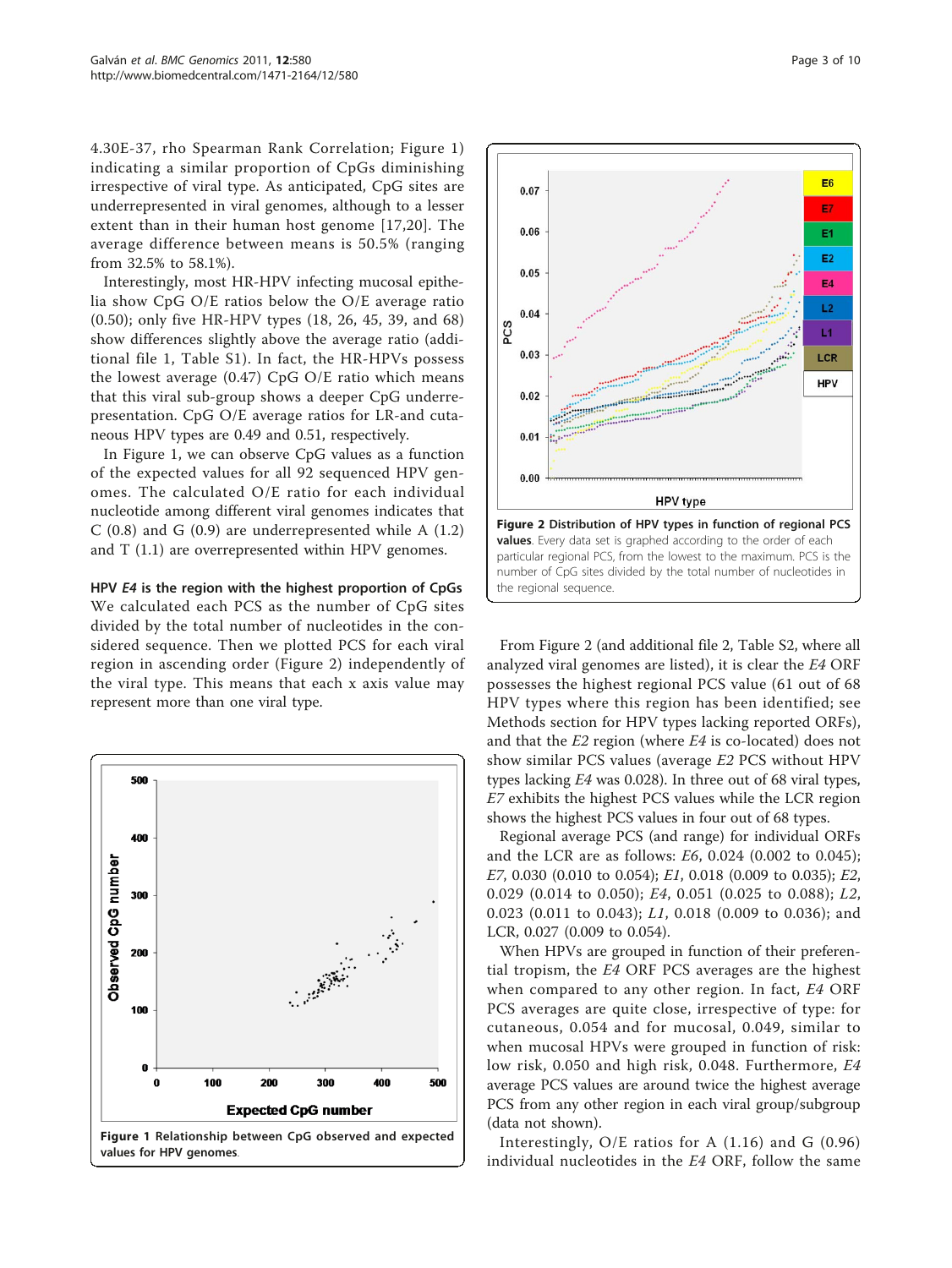<span id="page-4-0"></span>trend found in the entire viral genome, however, T  $(0.68)$  seems underrepresented and C  $(1.20)$  overrepresented, compared to whole genome values. When Arcsin transformed O/E ratios for single nucleotides in E4 and in the whole genome were compared, we found that the two sets of data are significantly different ( $p =$ 4.94E-14; t test), even though they are significantly correlated (p = 006; Pearson Product Moment Correlation). PCS were Arc-sin transformed in order to properly use statistical procedures, as mentioned in the Methods section.

### HPV type distributions in function of regional proportion of CpG sites are dissimilar

HPV types were ordered in function of regional Arc-sin transformed PCS (AsPCS) and compared to each other using a Pearson linear correlation coefficient and two sided t tests. Results are shown in Table 1, where it can be seen that 36 out of 45 are significant correlations. This means that any viral type closely maintains its relative position in function of each significant correlated couple of regional PCS. There is a lack of correlation between LCR PCS and those from the E1, E4, L2 and L1 regions, as well as the average of the ORFs; between E6 PCS and those from the E7, E2 and E4 regions; and between E7 PCS and that from the L2 region.

# The distribution of CpG islands/clusters among HPVs is heterogeneous

CGI location is summarized in Table 2 (and described in additional file [3,](#page-8-0) Table S3). There are in average 3 CGIs per HPV genome (ranging from 1 to 8) and the average island size is 394 bp, ranging from 203 to 1379 bp. Twenty two HPV types possess a single CGI with a average size of 447 bp (ranging from 210 to 835); 25 types possess two CGIs with a average size of 360 bp (ranging from 215 to 562); 15 types possess three CGIs with a average size of 303 bp (ranging from 234 to 426); 10 types possess four CGIs, average size of 365 bp (ranging from 241 to 510); 6 types possess five CGIs,

Table 2 Proportion of CpG islands per HPV for each viral group

| CGIs                     | Eб   | E7       | E1             | E2             | E4    | L <sub>2</sub> | L1       | <b>LCR</b>    | <b>HPV</b><br>Genome |
|--------------------------|------|----------|----------------|----------------|-------|----------------|----------|---------------|----------------------|
| High-Risk<br><b>HPVs</b> | 0.07 | 0.47     | 0.33           | 1.00           | 1.00  | 0.13           | 0.00     | -0.00         | 1.60                 |
| Low-Risk<br><b>HPVs</b>  | 0.32 | 0.55     | 1.14           | 1.03           | 1.00  | 1.00           | 0.55     | 0.46          | 3.93                 |
| Mucosal<br><b>HPVs</b>   | 0.22 | 0.51     | 0.83           | 1.02           | 1.00  | 0.66           | 0.34     | 0.28          | 3.04                 |
| Cutaneous<br><b>HPVs</b> | 0.16 | 0.49     | 0.84           | 1.00           | 1.00  | 0.58           | 0.44     | 0.39          | 3.02                 |
| <b>All HPVs</b>          | 0.19 | 0.50     | 0.84           | 1.01           | 1.00. | $0.62$ 0.39    |          | 0.33          | 3.03                 |
| Maximum<br>number        | 1    | 1        | $\mathfrak{D}$ | $\mathfrak{D}$ | 1     | 3              | 4        | $\mathcal{P}$ | 8                    |
| Minimum<br>number        | 0    | $\Omega$ | 0              | 1              | 1     | $\Omega$       | $\Omega$ | $\Omega$      | 1                    |

average size of 481 bp (ranging from 265 to 724); 6 types possess six CGIs, average size of 477 bp (ranging from 391 to 575); 7 types possess seven CGIs, average size of 381 bp (ranging from 344 to 424), and just one type (HPV 57) possesses eight CGIs with an average size of 505 bp (ranging from 209 to 1159). None of the viruses lack CGIs, and in all cases at least one CGI belongs to the E2/E4 region.

#### HPV E2/E4 is the region with the highest number of CGIs

We found that the viral region with the highest number of CGIs (CGIn) is  $E2/E4$ ; each viral type possessing at least one CGI in this region. It is important to make clear that in the case of  $E4$ , as in any other region, we have only taken into account those HPV types where this ORF has been identified. Other regions which most commonly contain CGIs include the E1, E7 and L2 ORFs which have CGIs in at least half of HPV types; the L1 ORF and LCR regions with one CGI in 25 to 50% of viral types, and finally, the region where less than 25% of the viral types possess one CGI is E6.

In most types, there is not an exact correspondence between whole genome CGIn and regional CGIn

Table 1 p values for correlations\* between regional AsPCS values

| <b>Genomic Regions</b> | <b>All ORFs</b> | E6     | E7     | E1     | E <sub>2</sub> | E4     | L <sub>2</sub> | L1     | <b>LCR</b> |
|------------------------|-----------------|--------|--------|--------|----------------|--------|----------------|--------|------------|
| HPV genome             | 0.0000          | 0.0006 | 0.0000 | 0.0000 | 0.0000         | 0.0000 | 0.0000         | 0.0000 | 0.0016     |
| <b>All ORFs</b>        |                 | 0.0000 | 0.0000 | 0.0000 | 0.0000         | 0.0000 | 0.0000         | 0.0000 | 0.2493     |
| E6                     |                 |        | 0.9080 | 0.0000 | 0.2674         | 0.2453 | 0.0000         | 0.0000 | 0.0000     |
| E7                     |                 |        |        | 0.0112 | 0.0015         | 0.0293 | 0.0965         | 0.0019 | 0.0286     |
| E <sub>1</sub>         |                 |        |        |        | 0.0000         | 0.0001 | 0.0000         | 0.0000 | 0.9719     |
| E <sub>2</sub>         |                 |        |        |        |                | 0.0000 | 0.0000         | 0.0059 | 0.0000     |
| E4                     |                 |        |        |        |                |        | 0.0036         | 0.0003 | 0.0564     |
| L2                     |                 |        |        |        |                |        |                | 0.0000 | 0.7086     |
| L1                     |                 |        |        |        |                |        |                |        | 0.1081     |

\*Pearson Product Moment Correlation and two sided t test.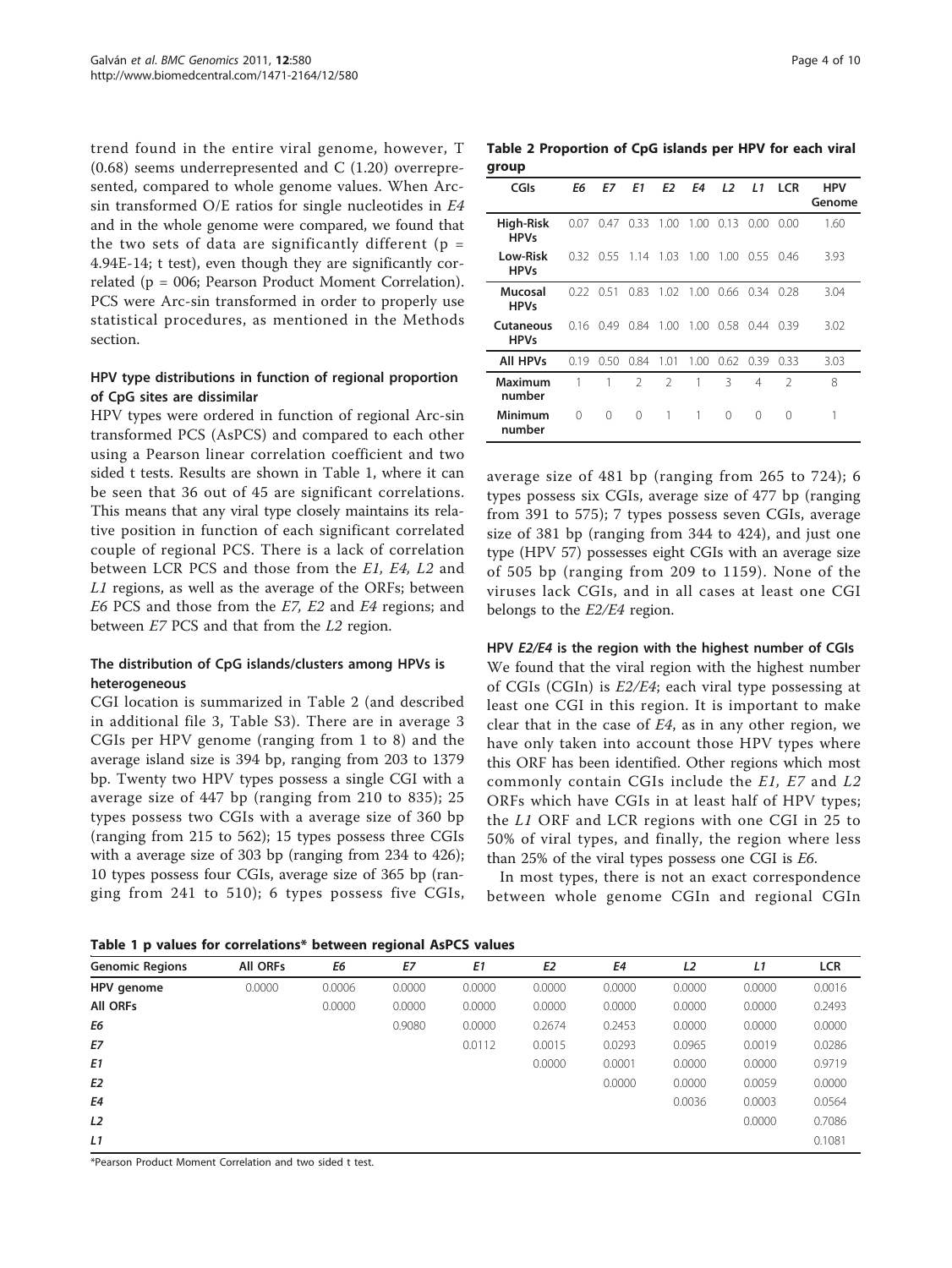because when an island/cluster is distributed in more than one viral region, it is taken into account in every comprehended region; even if there is just one CGI in the whole genome. This applies particularly to the E2 and E4 regions because the E4 ORF is located within the E2 ORF, although in a different reading frame (see Table [2\)](#page-4-0).

# High-risk HPV types exhibit lesser and shorter CpG islands/clusters

When grouped by tropism, CGI average sizes and ranges are as follows: cutaneous HPV types averaging 446 bp (from 203 to 1211 bp); all mucosal HPV types, 345 bp (from 205 to 1379 bp); mucosal LR-HPV types, 363 bp (from 205 to 1379 bp), and mucosal HR-HPV types, 275 bp (from 210 to 410 bp). Notably, when CGI frequencies per size were compared, we found significant differences between cutaneous and mucosal HPVs  $(p < 0.0005)$  as well as between mucosal LR- and HR-HPVs (p < 0.0001, Chi square test). Additionally, both cutaneous and mucosal viral types share an average of 3.0 CGIs per viral genome (ranging from 1 to 8), and among mucosal types, LR-HPVs show an average of 3.93 CGIs per viral genome in contrast to HR-HPVs that show only 1.60 CGIs. When compared frequencies per number of CGI, we also found significant differences between cutaneous and mucosal HPVs ( $p < 0.005$ ) as well as between mucosal LR- and HR-HPVs (p < 0.001, Chi square test).

Thirty out of 45 cutaneous and 32 out of 47 mucosal types possess 3 or less CGIs, and 15 out of 45 cutaneous and 15 out of 47 mucosal types possess more than 3 CGIs. In the mucosal group, 14 out of 29 LR- and all 18 HR-HPVs possess 3 or less CGIs, and 15 out of 29 LR-HPVs posses more than 3 CGIs (additional file [3,](#page-8-0) Table S3).

Although CGIs seem regionally distributed in a similar manner between cutaneous and mucosal types (except for E6, L1 and LCR), there is a notable difference between the proportion of CGIs among both mucosal HR- and LR-types (see Table [2\)](#page-4-0), especially for regions E6 (0.07 and 0.32, respectively), E1 (0.33 and 1.14, respectively), L2 (0.13 and 1.00, respectively), L1 (0.0 and 0.55, respectively), and LCR (0.0 and 0.46, respectively). In fact, among mucosal HR-HPV types, only HPV 33 contains a CGI in the E6 region; only HPV 45 contains a couple of CGIs in the L2 region, and none of the mucosal HR-HPVs contain CGIs in either the L1 or LCR regions.

Interestingly, when focusing only on regions where islands were identified (excluding any region with no CGI; see Table S3), the region possessing the highest CGI number is L1 (average 1.71 CGIs on 21 HPV types), followed by L2 (average 1.58 CGIs on 36 HPV types), E1 (average 1.26 CGIs on 61 HPV types) and LCR (average 1.20 CGIs on 25 HPV types). Oncogenes E6 and E7 as well as E2 and E4 ORFs share 1 CGI on 17, 45, 92 and 68 HPV types, respectively.

# **Discussion**

To our knowledge, this is the first systematic analysis of CGIs, as well as of CpG site distribution performed in 92 HPV types. This analysis provides the main structure underlying the methylation phenomenon, guiding the identification of interesting genomic regions for future epigenetic experimental studies.

As anticipated [[23\]](#page-9-0), we found significant differences between CpG observed and expected values among all sequenced HPV genomes. Nevertheless, contrary to the notorious underrepresentation of CpG sites among eukaryotic genomes where they account for only one third down to 5% of the expected values; viral genomes have an underrepresentation of only around 50% of the expected CpG values. According to the co-evolution hypothesis, it would be expected that both human and HPV genomes exhibit similar CpG underrepresentation values. The great differences found could be related to other relevant phenomena, such as the species-specific codon usage and the genomic base composition. In fact a relationship between codon use and base composition with C+G content in HPVs was previously found [[34,35\]](#page-9-0).

In this context, it seems necessary to mention that HPVs are small sized viral DNA genomes that do not evolve rapidly, in contrast to other viruses. It has been calculated that approximately 200,000 years are needed for 17 bp to change in these genomes [[36\]](#page-9-0).

In a biological context, a significant correlation between CpG observed and expected values could reflect global common functional constrictions shared by most HPV types. At the same time, the AsPCS interregional lack of correlations point to local functional constriction divergences, particularly in the E6 and LCR regions (Table [2\)](#page-4-0). Nevertheless, more studies of different HPV types are necessary to confirm it.

Interestingly, L2 and L1 ORFs show a parallel CpG behavior. Both of them possess relatively low PCS arranged mostly in CGI. The L2 region is sixth place in average PCS value and fourth place in island number, and L1 is eighth place in average PCS value and sixth place in island number. It is known that in low grade cervical lesions associated to HPV 16, the viral genome is episomal, hypomethylated, and the  $L1$  and  $L2$  ORFs are expressed in order to generate viral capsids. In contrast, most high grade cervical lesions show viral DNA integrated, hypermethylated, and the  $L1$  and  $L2$  ORFs are not expressed. In vertebrates, methylation in body genes plays an important role in tissue- or cell-specific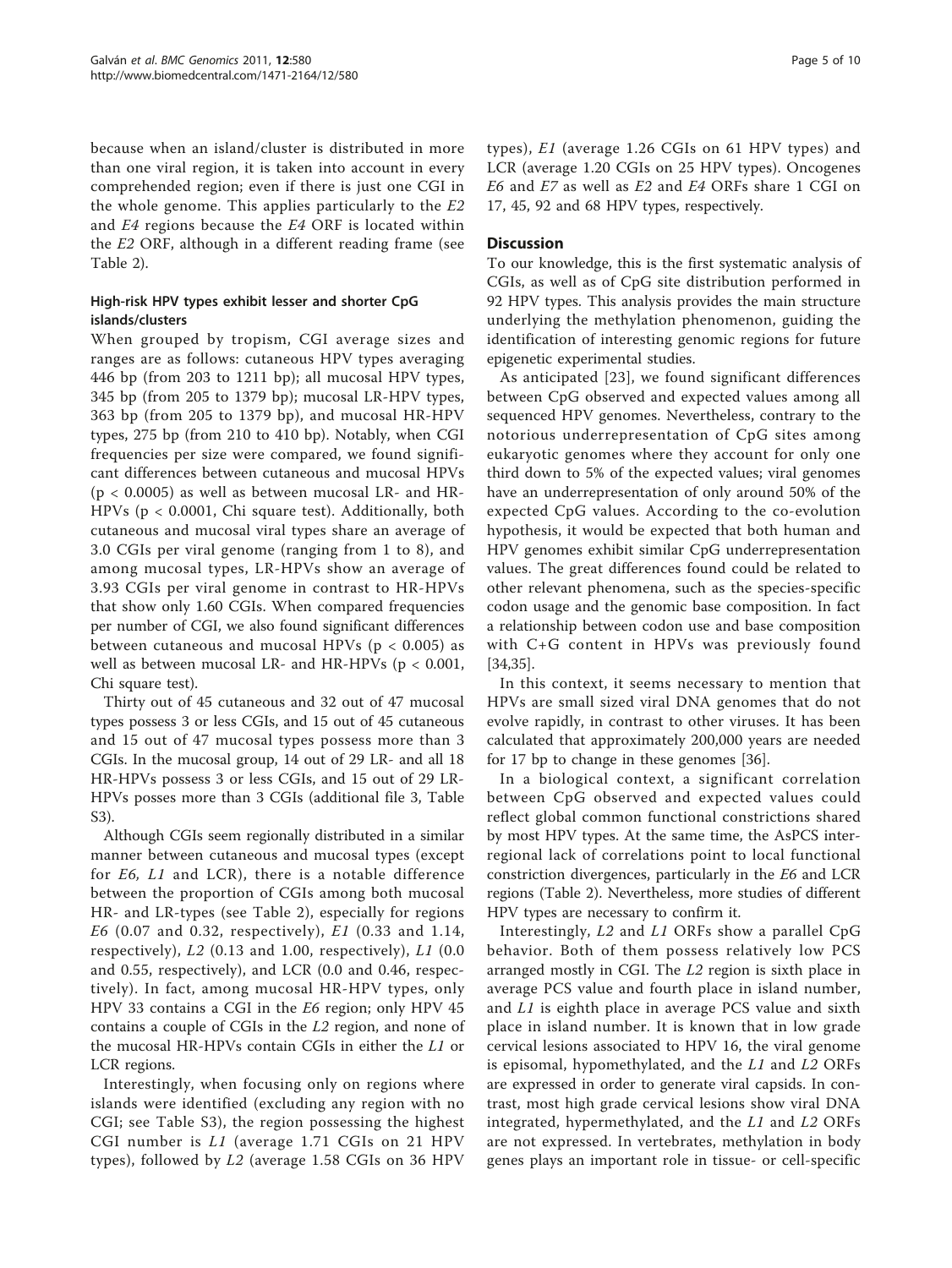alternative promoter regulation, such that orphan CGIs are used for alternative promoter identification [\[37\]](#page-9-0). Even though this is a risky idea, it is tempting to speculate that viral capsid coding ORFs behave similarly and that when the cell hypermethylates them, it is possible that the L1/L2 region plays a role as an alternative promoter for viral genes and, when integrated, for some cellular genes.

Additionally, viral oncogenes also show a parallel CpG behavior, but in an opposite manner as the capsid coding genes. Both of them possess relatively high PCS values associated to few CGI. E7 occupies the second place according to average regional PCS values and the fifth place according to the average island number, while the E6 region occupies the fifth place according to regional PCS and the eighth place according to the average island number. This means CpG sites are widely distributed and suggest both regions could be sensitive to methylation, especially when the HPVs integrate in to the cell genome.

The E4 ORF seems to be a special case because of its multiple roles during the viral cycle. It is involved in diverse cell and viral functions, especially in diminishing keratinocyte integrity [[38\]](#page-9-0), cell cycle arrest at G2 [[39](#page-10-0)], HPV DNA replication [[40](#page-10-0)] and expression of late proteins [[41\]](#page-10-0), possibly through several proteolysis products from the E4 protein [[42\]](#page-10-0). In fact, the E4 ORF is expressed throughout the viral cycle [[2\]](#page-9-0). Its functions and continuous expression could impound hard functional restrictions to sequence mutations, as well as the need for a mechanism involved in avoiding methylation. The maintenance of CpG sites in CGIs could be a kind of compromise to meet sequence code restrictions with the necessary expression of the E4 protein.

In addition to the underrepresentation of CpG sites in HPV genomes, single nucleotide proportions point to T and A increased frequencies at the expense of G and C frequencies, reinforcing the  $C \rightarrow T$  mutation hypothesis as a result of CpG deamination.

Nevertheless, the E4 region does not share the same behavior. Amazingly, even when A and G proportions are similar to those from the whole genome, C frequencies seem to be increased at the expense of Ts. This fact, added to the high number of CpG sites, mostly arranged into CGIs, leads to the question of whether there is any mechanism to avoid  $C \rightarrow T$  mutations, resulting from deamination, that affects the HPV and specially the viral E4 region. In fact, there exist repair enzymes that remove deaminated bases; specifically, thymine DNA glycosylase (TDG) and methyl-CpG binding domain protein 4 (MBD4) which are able to remove either uracil or thymine from G·U and G·T miss-pairings where follow-on base excision repair enzymes restore a G·C pair [[43,44\]](#page-10-0).

When grouped by tropism, the cutaneous HPV group, shows the greatest CGI average size (446 bp), followed by the LR-HPV group with an intermediate CGI average size (363 bp) and the HR-HPV group shows the smallest average CGI size (272 bp). Additionally, even though CGIn from both cutaneous and mucosal HPV types share similar values (3 CGIs, average), it seems there is a trend toward smaller CGIn in HR- compared to LR-HPVs (1.6 and 3.93, respectively). These data raise questions about the possible role of CGIs on the interaction between virus and cells. At the same time, this suggests a possible differential susceptibility to methylation in function of either HPV tropism or associated risk. Nevertheless, the only experimental studies on methylomes have been carried out on HPV types 16 and 18, where methylation changes and high heterogeneity were observed along the viral infection phases [[3-8](#page-9-0)]. In summary, those inter-group differences could be related to different viral infection epigenetic strategies.

Finally, it should be interesting to examine virus targeted genes in the human genome and see what their CGI and CpG features are. We hope that our analysis of CpG and CGI distribution among HPV genomes can provide elements for rational experimental approaches related to biological and evolutionary processes of these viruses and their hosts.

#### Conclusions

First, we want to point out that this work is based solely on sequence feature analysis, so the results reported here may need experimental corroboration. In this study, we found that there are both significant differences and correlations between CpG observed and expected values among all sequenced HPV genomes, and that viral genomes have an underrepresentation of only around 50% compared to eukaryotic genomes where underrepresentation is from 30 down to 5%.

The regional analysis of CpG site distribution shows that correlations between complete genome PCS are significant, even though there is a lack of correlation between several genomic region pairs, especially those involving LCR and E6. Furthermore, we found that L2 and L1 ORFs exhibit an opposite behavior to oncogenes E6 and E7; the first pair possessing relatively low numbers of CpG sites which are associated to CGI while the oncogenes possess a relatively high number of CpG sites which are not associated to CGI. We would point out that E4 is the region possessing the highest content of CpGs in every HPV type where an E4 is identified.

From the CGI analysis, the E2/E4 is the only region with at least one CGI in every HPV, and the main difference between this region and the complete genome is that in the  $E4$  region the frequency of  $Cs$  seems increased at the expense of Ts. The mucosal HR-HPVs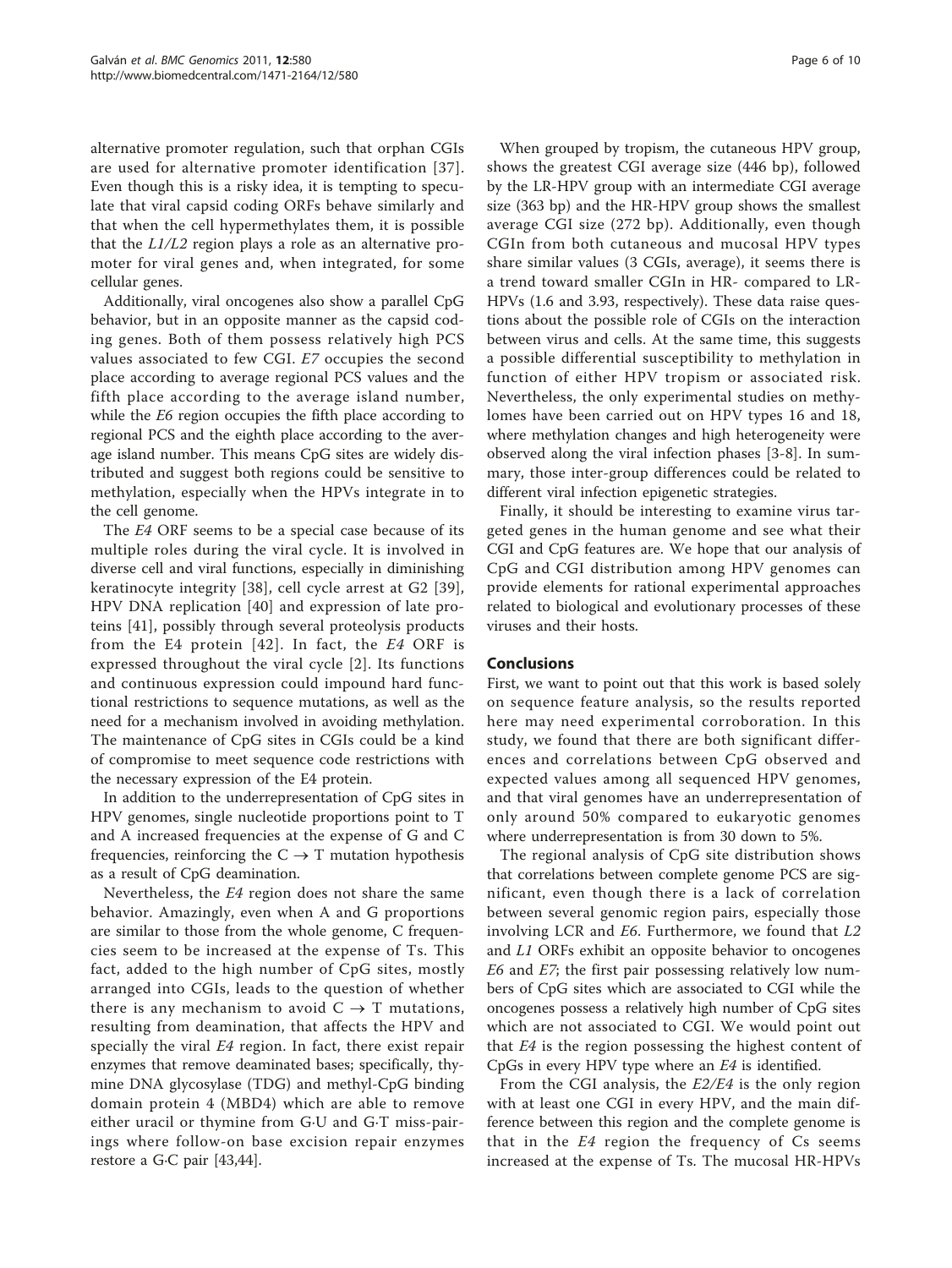possess the shortest CGI sizes, followed by the mucosal LR-HPVs and finally by the cutaneous viral subgroup. At the same time, the mucosal HR-HPVs show a trend toward lower CGI numbers, followed by the cutaneous viral subgroup and finally by the mucosal LR-HPVs.

Finally, we hope that our analysis of CpG and CGI distribution among HPV genomes can provide support for rational experimental approaches related to the biological and evolutionary processes of these viruses and their hosts.

# Methods

Our CpG analysis comprises two phases: the first one is the comparison of CpG site distribution among HPV types as a single group, and in the second phase we identify possible similarities or differences in CpG site distribution associated to the preferential tropism and/ or the risk of cancer caused by the mucosal viral subgroups. The CpG distribution refers to CpG proportions (PCS) and either CGI sizes or numbers.

#### Data Source

HPV DNA sequences were obtained online from Gen-Bank (U.S. National Library of Medicine and National Institutes of Health; see additional file [1,](#page-8-0) Table S1). The main criterion for viral genome selection was that every nucleotide sequence had been previously identified as an HPV type by a taxonomic study. We selected all HPV sequences included in the classification schemes from De Villiers et al. [[45\]](#page-10-0), based on the L1 sequence, and from Diallo et al. [[46](#page-10-0)], based on complete genome sequences.

Sequence from HPV type 16 includes the changes proposed by the Theoretical Biology and Biophysics Group in Los Alamos National Laboratory. All 92 HPV genomes included in the analysis were reedited so that all sequences begin at the first nucleotide from the E6 ORF. Exceptions to this are HPV types 14D and 71, because neither has a reported E6 ORF. Additionally, HPV types 14D and 3 lack reported E7 ORFs, HPV type 53 lacks a reported E1 ORF and 24 viral types lack reported E4 ORFs (HPV 1a, 3, 7, 8, 9, 10, 12, 14D, 15, 17, 19, 25, 26, 27, 30, 32, 34, 40, 45, 50, 52, 53, 56, and 71).

Because the absence of data may contribute to bias in the analysis, putative ORFs for each HPV type lacking reported ORFs were identified using the online tool "ORF finder" [\[47\]](#page-10-0). The main criteria for putative ORF selection was the size of the identified coding regions and the existence of only one candidate ORF in each considered region. We took into account single fragments of 200 bp or greater, and then we calculated the PCS for these putative ORFs. As can be seen in Additional File [4](#page-8-0), Table S4, we found putative single E1 and E7 ORFs for HPV types 53 and 3, respectively. In the case of HPV 14D, we found single E6 and E7 ORFs, however these were found to overlap by more than 100 bp. For HPV types without a reported E4 ORF, we identified a single putative ORF in only three viral types: HPV 25, 26 and 32. The other 21 HPV types had more than one identified ORF: we found 11 HPV types with 2, 8 HPV types with 3, 1 HPV type with 4 and 1 HPV type with 5 putative E4 ORFs.

The PCS for the putative ORFs did not notably change the regional PCS averages nor the analysis of the results (See additional file [5,](#page-8-0) Table S5).

Finally, in order to avoid bias in the results, we included one sequence from each HPV type and avoided any variant type sequences.

#### Input Data

The input data comprehended the entire genome, each ORF and LCR, including start and end sites, for every HPV type.

We analyzed the entire genomes of 92 viral sequences, as well as dividing them into 8 regions (E1, E2, E4, E6, E7, L1, and L2 ORFs, and LCR). Because of the scarce amount of data, we did not include three reported ORFs into the analysis: the E8 ORF has been found only in HPV 1; the E5 ORF is present in only 23 out of 92 HPV types (5, 6a, 11, 13, 16, 18, 31, 33, 35, 39, 41, 42, 51, 58, 59, 67, 68, 69, 70, 74, 82 and 85), and the E5B ORF is only reported for two HPV types (11 and 31).

#### Output Data

In order to identify the CpG sites we used PISMA, a computational tool we designed, which is available upon request to SCG and/or RAS. PISMA allows the location and identification of motifs ranging between 2 to 10 bases, in up to 10 kb DNA sequences. In addition, this tool will count the number of motifs in defined regions. We have identified the individual CpG sites per region from all HPV sequences, and based on those data from PISMA, we calculated the PCS as the number of CpG sites divided by total number of nucleotides in the sequence. Identification of putative CpG islands/clusters was carried out using CpG island Explorer 2.0, publically available in [http://www.uscnorris.com/cpgislands2/](http://www.uscnorris.com/cpgislands2/cpg.aspx) [cpg.aspx](http://www.uscnorris.com/cpgislands2/cpg.aspx)[\[28](#page-9-0)]; parameters used in CpG island identification were those from Gardiner-Garden and Frommer [[26\]](#page-9-0): CpG 50% or more, ObsCpG/ExpCpG ratio 0.60 or higher, at least 200 bp size and 100 bp gap. In Figure [3](#page-8-0) results obtained for HPV 16 are shown.

PCS Arc-sin transformations were calculated in order to properly use parametric statistical procedures that are not suitable for proportion data because of the binomial nature of the biological process (CpG occurrence). In summary, the distribution of proportions is often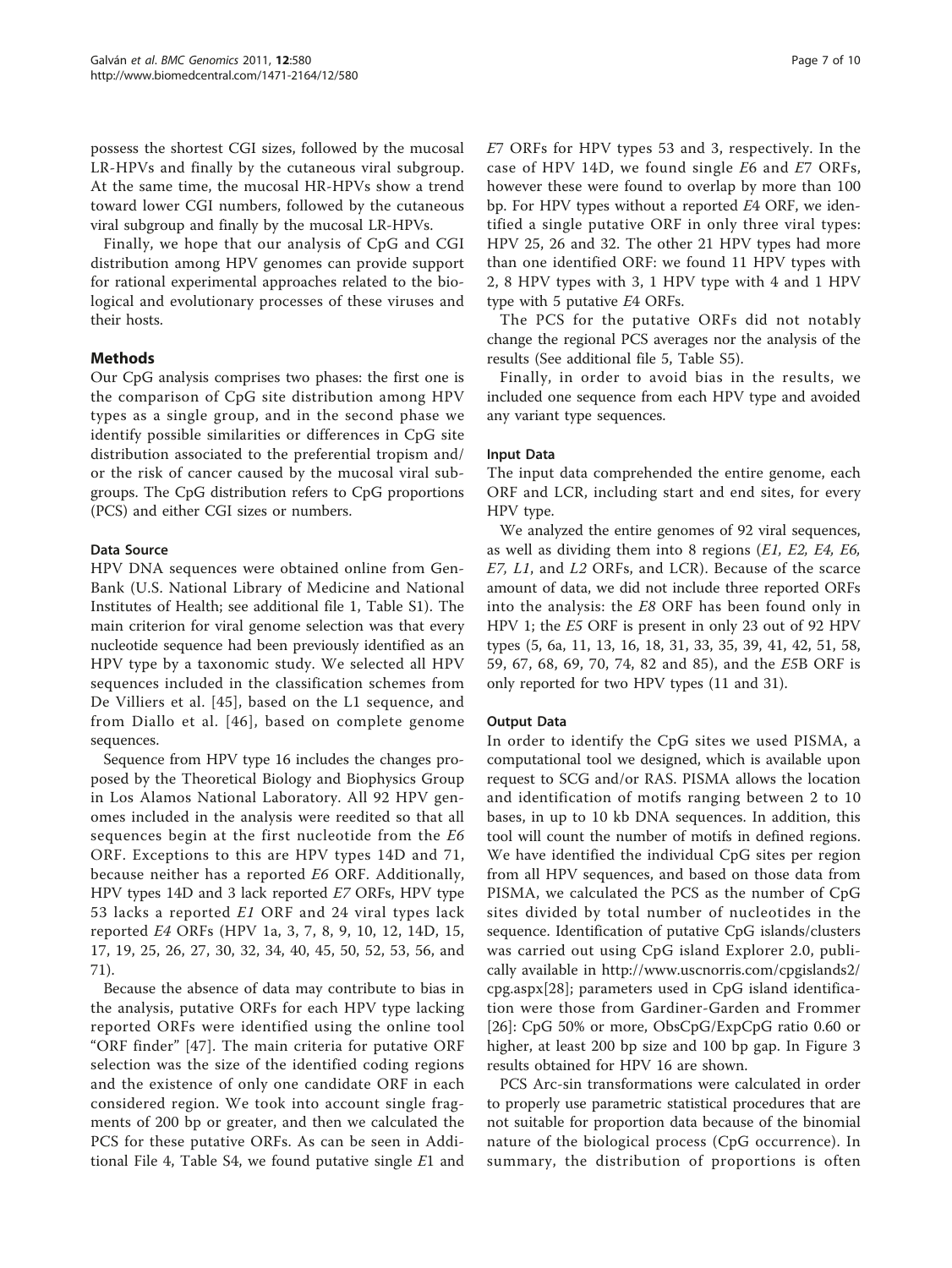<span id="page-8-0"></span>

Page 8 of 10

skewed, and the arcsine transformation often makes that distribution more normal.

Finally, we calculated the CpG expected values for each viral genome in order to compare them with the CpG observed values.

#### Data Analysis

Possible relationships between data results were identified using rho Spearman Rank Correlation and Chi square tests, as well as Pearson Product Moment Correlation and two sided t tests. Calculations were carried out using ad hoc Excel macros and corroboration of calculations, using free online statistics software [[48,49\]](#page-10-0).

#### Revision Procedure

In order to check for possible mistakes in the calculations, we reviewed the whole procedure by randomly selecting three groups of thirty HPV types each. One group was used to repeat the input data procedures; a second group was used to repeat the output data procedures, and the third group was used to repeat statistical and p value calculations.

### Additional material

[Additional file 1: T](http://www.biomedcentral.com/content/supplementary/1471-2164-12-580-S1.XLS)able S1. CpG observed and expected values for each HPV type. The table contains the GenBank accession number, the CpG observed and expected numbers, and the CpG O/E ratio, for all 92 HPV types included in the analysis.

[Additional file 2: T](http://www.biomedcentral.com/content/supplementary/1471-2164-12-580-S2.XLS)able S2. Proportion of CpG sites among different genomic regions. The table contains the proportion of CpGs in the E6, E7, E1, E2, E4, L2 and L1 ORFs, and the LCR, the entire genome and all ORFs together, for every viral type.

[Additional file 3: T](http://www.biomedcentral.com/content/supplementary/1471-2164-12-580-S3.XLS)able S3. CpG islands per region from each HPV type. The table contains the CpG island number in the E6, E7, E1, E2, E4, L2 and L1 ORFs, and the LCR and of entire genome, the CGI average size and the tropism for every viral type.

[Additional file 4: T](http://www.biomedcentral.com/content/supplementary/1471-2164-12-580-S4.XLS)able S4. Putative ORFs from HPV types lacking reported ORFs. The table contains every possible coding fragment 200 bp or larger for each HPV type lacking reported ORFs; the starting and ending sites, and the corresponding PCS values.

[Additional file 5: T](http://www.biomedcentral.com/content/supplementary/1471-2164-12-580-S5.XLS)able S5. p values for correlations between regional AsPCS when putative ORFs are included. The table contains p values for correlations between regional AsPCS values when AsPCS from putative ORFs are included.

#### List of abbreviations

HPV: human papillomavirus; LR-HPV: low-risk HPV types; HR-HPV: high-risk HPV types; ORF: open reading frame; PCS: proportion of CpG sites; AsPCS: Arc-sin transformed proportion of CpG sites; m5CpG: methylated CpG site; CGI: CpG island; CGIn: CpG island number; E(number): viral early protein; L (number): viral late protein; E(number): viral early ORF; L(number): viral late ORF; LCR: long control region; SRPK1: serine-arginine-rich protein kinase 1.

#### Acknowledgements

We want to acknowledge support from PAPIIT-UNAM IN215411-3 (to SCG) and IN226408 (to AGC). This work was performed at Unidad de Investigación Biomédica en Cáncer, Instituto de Investigaciones Biomédicas, Universidad Nacional Autónoma de México and Instituto Nacional de Cancerología, SSA, in collaboration with researchers from Facultad de Ingeniería, Universidad Nacional Autónoma de México and from Instituto Nacional de Cancerología, SSA. We thank Prof. Luis Bojórquez-Castro for helpful discussions and statistical advice, and Dr. Elizabeth Langley and QFB Martha D. Sánchez-Barrios for critical review of the manuscript. We are also grateful to two anonymous reviewers for excellent constructive criticism.

#### Author details

<sup>1</sup>Instituto de Investigaciones Biomédicas, Universidad Nacional Autónoma de México, México. <sup>2</sup>Departamento El Hombre y su Ambiente, Universidad Autónoma Metropolitana-Xochimilco, México. <sup>3</sup>Instituto Nacional de Cancerología, Secretaría de Salud, México. <sup>4</sup>Facultad de Ingeniería, Universidad Nacional Autónoma de México, México.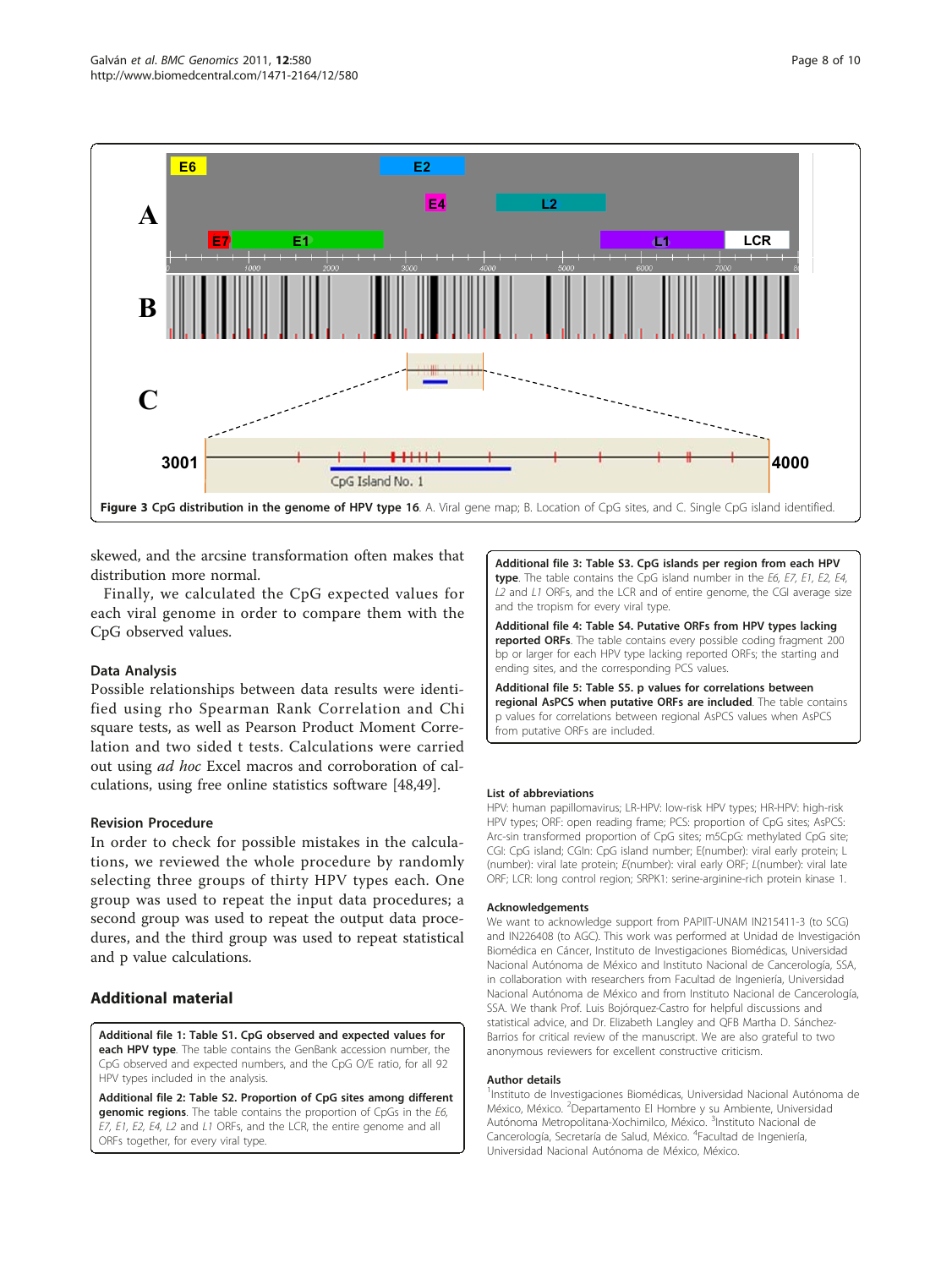#### <span id="page-9-0"></span>Authors' contributions

SCG initiated the study, performed the analysis and interpretation, and wrote the manuscript. MMS, VMG and RM obtained the data and revised the manuscript. RAS, GTDC and MAH developed the computational tool and participated in obtaining the data, and AGC provided initial impetus to perform the analysis and participated in writing and reviewing the manuscript. All authors read and approved the final manuscript.

#### Authors' information

SCG is an associate researcher and RAS is a professor at the National University of Mexico; AGC is a researcher at the National University of Mexico and at the National Cancer Institute; VMG is a professor at the Metropolitan University; RM is an associate researcher at the National Cancer Institute; MMS is post doctoral fellow at the AGC lab; GTDC and MAH are students guided by RAS.

#### Received: 16 May 2011 Accepted: 25 November 2011 Published: 25 November 2011

#### References

- 1. Walboomers JMM, Jacobs MV, Manos MM, Bosch X, Kummer A, Shah KV, Sniiders PJF, Peto J, Meijer CJLM, Muñoz N: [Human papillomavirus is a](http://www.ncbi.nlm.nih.gov/pubmed/10451482?dopt=Abstract) [necessary cause of invasive cervical cancer worldwide.](http://www.ncbi.nlm.nih.gov/pubmed/10451482?dopt=Abstract) J Pathol 1999, 189:12-19.
- 2. Nakahara T, Peh WL, Doorbar J, Lee D, Lambert PF: [Human papillomavirus](http://www.ncbi.nlm.nih.gov/pubmed/16189016?dopt=Abstract) [type 16 E1^E4 contributes to multiple facets of the papillomavirus life](http://www.ncbi.nlm.nih.gov/pubmed/16189016?dopt=Abstract) [cycle.](http://www.ncbi.nlm.nih.gov/pubmed/16189016?dopt=Abstract) J Virol 2005, 79:13150-13165.
- 3. Rösl F, Arab A, Klevenz B, zur Hausen H: [The effect of DNA methylation on](http://www.ncbi.nlm.nih.gov/pubmed/8388016?dopt=Abstract) [gene regulation of human papillomaviruses.](http://www.ncbi.nlm.nih.gov/pubmed/8388016?dopt=Abstract) J Gen Virol 1993, 74(Pt 5):791-801.
- Kalantari M, Calleja-Macias IE, Tewari D, Hagmar B, Lie K, Barrera-Saldana HA, Wiley DJ, Bernard HU: [Conserved methylation patterns of human](http://www.ncbi.nlm.nih.gov/pubmed/15542628?dopt=Abstract) [papillomavirus type 16 DNA in asymptomatic infection and cervical](http://www.ncbi.nlm.nih.gov/pubmed/15542628?dopt=Abstract) [neoplasia.](http://www.ncbi.nlm.nih.gov/pubmed/15542628?dopt=Abstract) J Virol 2004, 78:12762-12772.
- 5. Kalantari M, Lee D, Calleja-Macias IE, Lambert PF, Bernard HU: [Effects of](http://www.ncbi.nlm.nih.gov/pubmed/18242658?dopt=Abstract) [cellular differentiation, chromosomal integration and 5-aza-2](http://www.ncbi.nlm.nih.gov/pubmed/18242658?dopt=Abstract)' [deoxycytidine treatment on human papillomavirus-16 DNA methylation](http://www.ncbi.nlm.nih.gov/pubmed/18242658?dopt=Abstract) [in cultured cell lines.](http://www.ncbi.nlm.nih.gov/pubmed/18242658?dopt=Abstract) Virology 2008, 374:292-303.
- 6. Balderas-Loaeza A, Anaya-Saavedra G, Ramírez-Amador VA, Guido-Jiménez MC, Kalantari M, Callejas-Macias IE, Bernard HU, Garcia-Carranca A: [Human papillomavirus-16 DNA methylation patterns support a causal](http://www.ncbi.nlm.nih.gov/pubmed/17278110?dopt=Abstract) [association of the virus with oral squamous cell carcinomas.](http://www.ncbi.nlm.nih.gov/pubmed/17278110?dopt=Abstract) Int J Cancer 2007, 120:2165-2169.
- Fernandez AF, Rosales C, Lopez-Nieva P, Graña O, Ballestar E, Ropero S, Espada J, Melo SA, Lujambio A, Fraga MF, Pino I, Javierre B, Carmona FJ, Acquadro F, Steenbergen RDM, Snijders PJF, Meijer CJ, Pineau P, Dejean A, Lloveras B, Capella G, Quer J, Buti M, Esteban JI, Allende H, Rodriguez-Frias F, Castellsague X, Minarovits J, Ponce J, Capello D, Gaidano G, Cigudosa JC, Gomez-Lopez G, Pisano DG, Valencia A, Piris MA, Bosch FX, Cahir-McFarland E, Kieff E, Esteller M: [The dynamic DNA methylomes of](http://www.ncbi.nlm.nih.gov/pubmed/19208682?dopt=Abstract) [double-stranded DNA viruses associated with human cancer.](http://www.ncbi.nlm.nih.gov/pubmed/19208682?dopt=Abstract) Genome Res 2009, 19:438-451.
- 8. Robertson KD, Ambinder RF: [Methylation of the epstein-barr virus](http://www.ncbi.nlm.nih.gov/pubmed/9373258?dopt=Abstract) [genome in normal lymphocytes.](http://www.ncbi.nlm.nih.gov/pubmed/9373258?dopt=Abstract) Blood 1997, 90:4480-4484.
- Tao Q, Robertson KD: [Stealth technology: How epstein-barr virus utilizes](http://www.ncbi.nlm.nih.gov/pubmed/14585276?dopt=Abstract) [DNA methylation to cloak itself from immune detection.](http://www.ncbi.nlm.nih.gov/pubmed/14585276?dopt=Abstract) Clin Immunol 2003, 109:53-6335.
- 10. Sutter D, Doerfler W: [Methylation of integrated adenovirus type 12 DNA](http://www.ncbi.nlm.nih.gov/pubmed/6244548?dopt=Abstract) [sequences in transformed cells is inversely correlated with viral gene](http://www.ncbi.nlm.nih.gov/pubmed/6244548?dopt=Abstract) [expression.](http://www.ncbi.nlm.nih.gov/pubmed/6244548?dopt=Abstract) Proc Natl Acad Sci USA 1980, 77:253-256.
- 11. Badal V, Chuang LSH, Tan EHH, Badal S, Villa LL, Wheeler CM, Li BFL, Bernard HU: [CpG methylation of human papillomavirus type 16 DNA in](http://www.ncbi.nlm.nih.gov/pubmed/12743279?dopt=Abstract) [cervical cancer cell lines and in clinical specimens: Genomic](http://www.ncbi.nlm.nih.gov/pubmed/12743279?dopt=Abstract) [hypomethylation correlates with carcinogenic progression.](http://www.ncbi.nlm.nih.gov/pubmed/12743279?dopt=Abstract) J Virol 2003, 77:6227-6234.
- 12. Turan T, Kalantari M, Cuschieri K, Cubie HA, Skomedal H, Bernard HU: Highthroughput detection of Human Papillomavirus-18 L1 gene methylation; a candidate biomarker for the progression of cervical neoplasia. Virology 2001, 361:185-193.
- 13. López Castel A, Nakamori M, Tomé S, Chitayat D, Gourdon G, Thornton CA, Pearson CE: [Expanded CTG repeat demarcates a boundary for abnormal](http://www.ncbi.nlm.nih.gov/pubmed/21044947?dopt=Abstract)

[CpG methylation in myotonic dystrophy patient tissues.](http://www.ncbi.nlm.nih.gov/pubmed/21044947?dopt=Abstract) Hum Mol Genet 2011, 20:1-15.

- 14. Su Z, Han L, Zhao Z: [Conservation and divergence of DNA methylation in](http://www.ncbi.nlm.nih.gov/pubmed/20962593?dopt=Abstract) [eukaryotes: New insights from single base-resolution DNA methylomes.](http://www.ncbi.nlm.nih.gov/pubmed/20962593?dopt=Abstract) Epigenetics 2011, 6(2):134-140.
- 15. Jin SG, Wu X, Li AX, Pfeifer GP: [Genomic mapping of 5](http://www.ncbi.nlm.nih.gov/pubmed/21378125?dopt=Abstract) [hydroxymethylcytosine in the human brain.](http://www.ncbi.nlm.nih.gov/pubmed/21378125?dopt=Abstract) Nucleic Acids Res 2011, 39(12):5015-5024.
- 16. Doerfler W: [In pursuit of the first recognized epigenetic signal-DNA](http://www.ncbi.nlm.nih.gov/pubmed/18487948?dopt=Abstract) [methylation: a 1976 to 2008 synopsis.](http://www.ncbi.nlm.nih.gov/pubmed/18487948?dopt=Abstract) Foigenetics 2008, 3:125-133.
- 17. Bird AP: [CpG-rich islands and the function of DNA methylation.](http://www.ncbi.nlm.nih.gov/pubmed/2423876?dopt=Abstract) Nature 1986, 321:209-213.
- 18. Antequera F, Bird A: [Number of CpG islands and genes in human and](http://www.ncbi.nlm.nih.gov/pubmed/7505451?dopt=Abstract) [mouse.](http://www.ncbi.nlm.nih.gov/pubmed/7505451?dopt=Abstract) Proc Natl Acad Sci USA 1993, 90:11995-11999.
- 19. Schorderet DF, Gartler SM: [Analysis of CpG suppression in methylated](http://www.ncbi.nlm.nih.gov/pubmed/1736311?dopt=Abstract) [and nonmethylated species.](http://www.ncbi.nlm.nih.gov/pubmed/1736311?dopt=Abstract) Proc Natl Acad Sci USA 1992, 89:957-961
- 20. Burge C, Campbell AM, Karlin S: [Over- and underrepresentation of short](http://www.ncbi.nlm.nih.gov/pubmed/1741388?dopt=Abstract) [oligonucleotides in DNA sequences.](http://www.ncbi.nlm.nih.gov/pubmed/1741388?dopt=Abstract) Proc Natl Acad Sci USA 1992, 89:1358-1362.
- 21. Coulondre C, Miller JH, Farabaugh PJ, Gilbert W: [Molecular basis of base](http://www.ncbi.nlm.nih.gov/pubmed/355893?dopt=Abstract) [substitution hotspots in](http://www.ncbi.nlm.nih.gov/pubmed/355893?dopt=Abstract) Escherichia coli. Nature 1978, 274:775-780.
- 22. Scarano E, Iaccarino M, Grippo P, Parisi E: The heterogeneity of thymine methyl group origin in DNA pyrimidine isostichs of developing sea urchin embryos. Proc Natl Acad Sc USA 1967, 57:1394-1400.
- 23. Karlin S, Doerfler W, Cardon LR: [Why is CpG suppressed in the genomes](http://www.ncbi.nlm.nih.gov/pubmed/8151759?dopt=Abstract) [of virtually all small eukaryotic viruses but not in large viruses.](http://www.ncbi.nlm.nih.gov/pubmed/8151759?dopt=Abstract) J Virol 1994, 68:2889-2897.
- 24. Hoelzer K, Shackelton LA, Parrish CR: [Presence and role of cytosine](http://www.ncbi.nlm.nih.gov/pubmed/18367473?dopt=Abstract) [methylation in DNA viruses of animals.](http://www.ncbi.nlm.nih.gov/pubmed/18367473?dopt=Abstract) Nucleic Acids Res 2008, 36:2825-2837.
- 25. Herman JG, Baylin SB: [Gene silencing in cancer in association with](http://www.ncbi.nlm.nih.gov/pubmed/14627790?dopt=Abstract) [promoter hypermethylation.](http://www.ncbi.nlm.nih.gov/pubmed/14627790?dopt=Abstract) N Engl J Med 2003, 349:2042-2054.
- 26. Gardiner-Garden M, Frommer M: [CpG islands in vertebrate genomes.](http://www.ncbi.nlm.nih.gov/pubmed/3656447?dopt=Abstract) J Mol Biol 1987, 196:261-282.
- 27. Ponger L, Mouchiroud D: [CpGProD: identifying CpG islands associated](http://www.ncbi.nlm.nih.gov/pubmed/12016061?dopt=Abstract) [with transcription start sites in large genomic mammalian sequences.](http://www.ncbi.nlm.nih.gov/pubmed/12016061?dopt=Abstract) Bioinformatics 2002, 18:631-633.
- 28. Takai D, Jones PA: [The CpG island searcher: a new WWW resource.](http://www.ncbi.nlm.nih.gov/pubmed/12954087?dopt=Abstract) In Silico Biol 2003, 3:235-240.
- 29. Hackenberg M, Previti C, Luque-Escamilla PL, Carpena P, Martinez-Aroza J, Oliver JL: [CpG cluster: a distance-based algorithm for CpG- island](http://www.ncbi.nlm.nih.gov/pubmed/17038168?dopt=Abstract) [detection.](http://www.ncbi.nlm.nih.gov/pubmed/17038168?dopt=Abstract) BMC Bioinformatics 2006, 7:446-458.
- 30. Han L, Zhao Z: [CpG island or CpG clusters how to identify functional GC](http://www.ncbi.nlm.nih.gov/pubmed/19232104?dopt=Abstract)[rich regions in a genome?](http://www.ncbi.nlm.nih.gov/pubmed/19232104?dopt=Abstract) BMC Bioinformatics 2009, 10:65.
- 31. Zhao Z, Han L: CpG islands: Algorithms and applications in methylation studies. Biochem Biophysi Res Comm 2009, 382:643-645.
- 32. Han L, Su B, Li WH, Zhao Z: [CpG island density and its correlations with](http://www.ncbi.nlm.nih.gov/pubmed/18477403?dopt=Abstract) [genomic features in mammalian genomes.](http://www.ncbi.nlm.nih.gov/pubmed/18477403?dopt=Abstract) Genome Biology 2008, 9(5):R79.
- 33. Bock C, Paulsen M, Tierling S, Mikeska T, Thomas Lengauer, Walter J: [CpG](http://www.ncbi.nlm.nih.gov/pubmed/16520826?dopt=Abstract) [island methylation in human lymphocytes is highly correlated with DNA](http://www.ncbi.nlm.nih.gov/pubmed/16520826?dopt=Abstract) [sequence, repeats, and predicted DNA structure.](http://www.ncbi.nlm.nih.gov/pubmed/16520826?dopt=Abstract) PLoS Genet 2006, 2(3): e26.
- 34. Shackelton LA, Parrish CR, Holmes EC: [Evolutionary Basis of Codon Usage](http://www.ncbi.nlm.nih.gov/pubmed/16557338?dopt=Abstract) [and Nucleotide Composition Bias in Vertebrate DNA Viruses.](http://www.ncbi.nlm.nih.gov/pubmed/16557338?dopt=Abstract) J Mol Evol 2006, 62:551-563.
- 35. Zhao KN, Liu WJ, Frazer IH: [Codon usage bias and A + T content variation](http://www.ncbi.nlm.nih.gov/pubmed/14659556?dopt=Abstract) [in human papillomavirus genomes.](http://www.ncbi.nlm.nih.gov/pubmed/14659556?dopt=Abstract) Virus Res 2003, 98:95-104.
- 36. Ho L, Chan SY, Burk RD, Das BC, Fujinaga K, Icenogle JP, Kahn T, Kiviat N, Lancaster W, Mavromara-Nazos P, Labropoulou V, Mitrani-Rosenbaum S, Norrild B, Pillai MR, Stoerker J, Syrjaenen K, Syrjaenen S, Tay SK, Villa LL, Wheeler CM, Williamson AL, Bernard HU: [The Genetic Drift of Human](http://www.ncbi.nlm.nih.gov/pubmed/8411343?dopt=Abstract) [Papillomavirus Type 16 Is a Means of Reconstructing Prehistoric Viral](http://www.ncbi.nlm.nih.gov/pubmed/8411343?dopt=Abstract) [Spread and the Movement of Ancient Human Populations.](http://www.ncbi.nlm.nih.gov/pubmed/8411343?dopt=Abstract) J Virol 1993, 67:6413-6423.
- 37. Illingworth RS, Gruenewald-Schneider U, Webb S, Kerr AR, James KD, Turner DJ, Smith C, Harrison DJ, Andrews R, Bird AP: Orphan CpG islands identify numerous conserved promoters in the mammalian genome. PLoS Genet 2010, 6(9), pii: e1001134.
- 38. Wang Q, Kennedy A, Das P, McIntosh PB, Howell SA, Isaacson ER, Hinz SA, Davy C, Doorbar J: [Phosphorylation of the human papillomavirus type 16](http://www.ncbi.nlm.nih.gov/pubmed/19211765?dopt=Abstract)